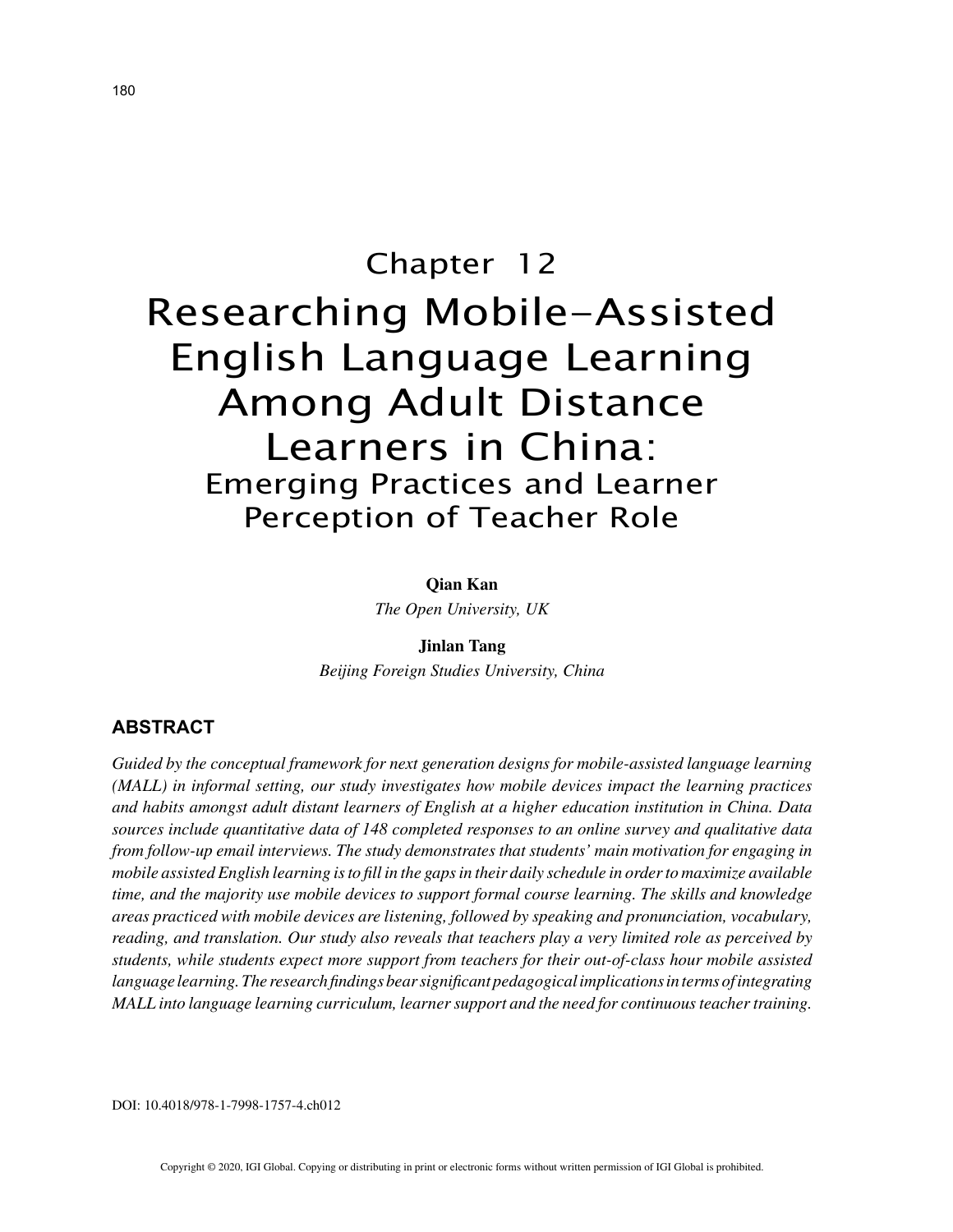## **1. INTRODUCTION**

The ever-increasing affordability, accessibility and sophistication of mobile communication technology has infiltrated the education market (Hao, Dennien,  $&$  Li, 2017). The ubiquitous nature of mobile technology enables learners to have access to resources 'appropriate to their immediate situation' (Read, Bárcena, & Kukulska-Hulme, 2016), which offers enormous opportunities to support learning and teaching both inside and outside the classroom (Martin & Ertzberger, 2013).

In the field of second language learning (L2), mobile devices have truly become language learners' personal digital assistants (PDAs) (Godwin-Jones, 2011). The wide range of language learning mobile applications encourages learners to be more learner-centred (Burston, 2014). As a result, the practices and behaviours of language learners are changing (Kukulska-Hulme, 2012a; Arvanitis, Krystalli, & Panagiotidis, 2016). Mobile learning is especially important in a distance language learning context when students constantly struggle with the time as they work whilst studying (Glogowska, Young, & Lockyer, 2007); and when there is limited interaction between teachers and students and amongst peers (Kan, Owen, & Bax, 2018). Language learning outside class hours, assisted by mobile devices, is essential to the development of language competence (Levy & Kennedy, 2005; Kukulska-Hulme, 2012a). Previous studies have revealed that L2 adult distance learners are becoming more and more self-directed learners as the technology enables them to be better organized and spend more time learning the language than before (Demouy, Jones, Kan, Kukulska-Hulme, & Eardley, 2016; Kukulska-Hulme & De Los Arcos, 2011).

With the increasing ownership of mobile devices among the world's largest English language learning population and the Ministry of Education in China actively encouraging the use of technology in promoting instructional efficiency in college English language education (cf. China Ministry of Education, 2016), it is important to examine how learners in China use mobile devices to support their English language learning, and what and how mobile learning resources are used so that mobile language learning can be effectively embedded into the teaching. A better understanding of it is particularly important in distance education when the boundaries between formal classroom learning and informal outside class learning are blurred (Demouy et al., 2016). Our study intends to find out if the reported emerging practices among Western distance learners reported in Demouy et al.'s study (2016) apply to a different cultural context, i.e. adult distant learners at the university level in China. If there are differences, we will explore the reasons behind them. Our study also aims to extend Demouy et al.'s study in the sense that we look beyond emerging practices to include two new dimensions: i) to link the skills practiced or knowledge areas obtained with their favourite apps/resources; ii) and to explore learner perceptions of the tutor's role.

Our study is guided by the conceptual framework with six aspects of analysis proposed by Kukulska-Hulme (2012a) for next generation designs for mobile-assisted language learning to explore the interaction between time, space and characteristics of learning activities. Underpinned by Kukulska-Hulme's conceptual framework (see 3.2 for further details), our study partially replicates Demouy al.'s study (2016) in terms of using some of the questions in their survey in order to compare distance learners in the UK with those in China.

In the section that follows, we will briefly review relevant literature that informs the critical analysis of our data so as to answer the research questions (see 3.1). It will be followed by the research questions and methodology section where we describe our instruments and methods of analysis. We will then present the results with analysis, and finally we discuss some key issues with potential implications for MALL use for tertiary English language teaching practices in China and suggestions for future research.